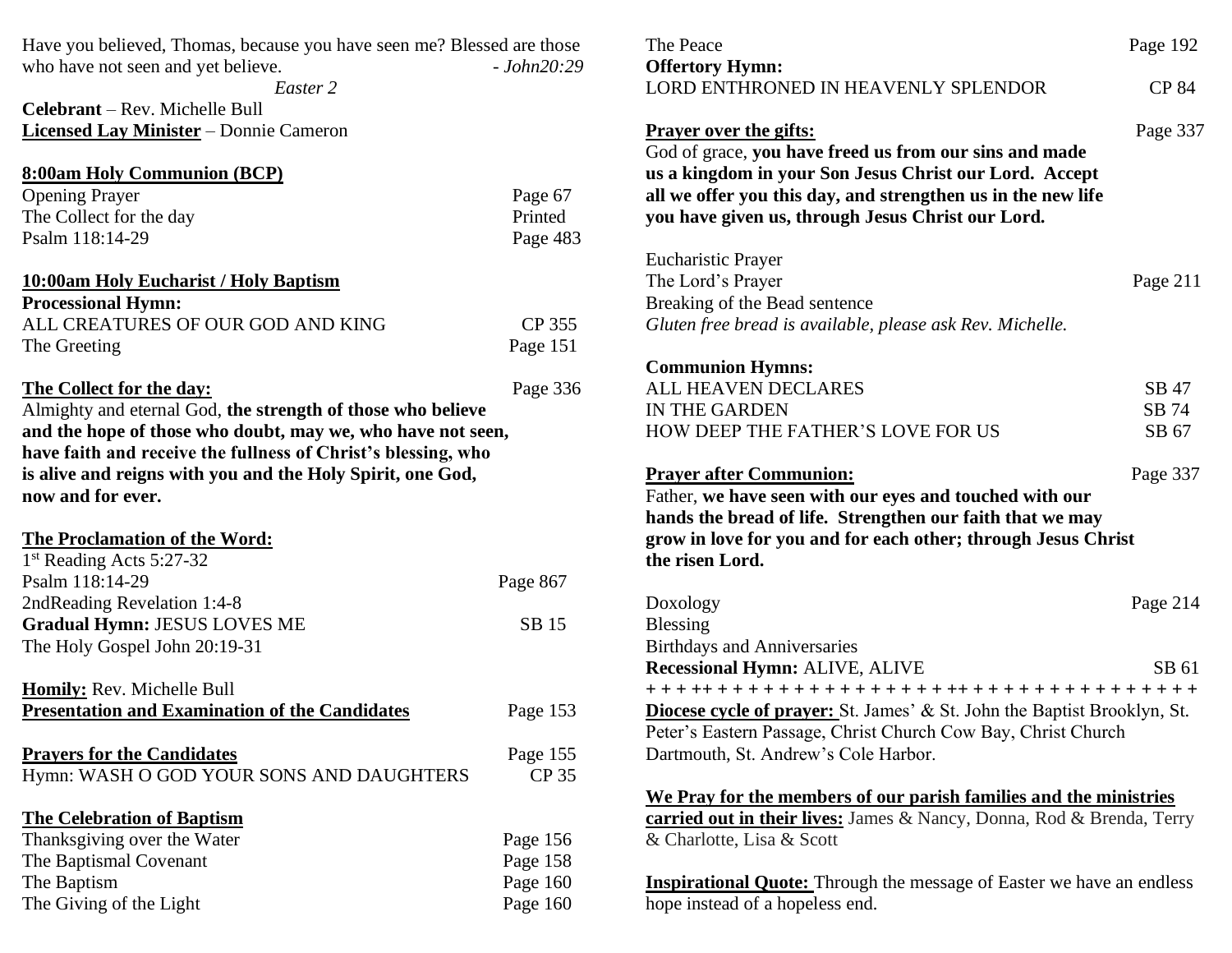## **Readings for next Sunday May 1**

1st Reading Acts 9:1-20 Psalm 30 2nd Reading Revelation 5:11-14 The Holy Gospel John 21:1-19

## **This week in our parish**

|                | Sunday April 24 8:00am Holy Communion |
|----------------|---------------------------------------|
|                | 10:00am Holy Eucharist/Baptism        |
| Monday Apr, 25 | 12:00pm Mother's Union Lunch          |
| Tuesday        | 7:00pm Grief Support Group, narthex   |
| Wed.           | 11:00am Melville Heights              |
|                | $1:00$ pm ELF group                   |
|                | 7:00pm Parish Council                 |
| <b>Thurs</b>   | 1:00pm Prayer Group                   |
| Sunday May 1   | 8:00am Holy Communion                 |
|                | 10:00am Holy Eucharist                |

## **Notices**

**Baptism:** Today we welcome Owen James Roland Frank into Christ's holy church by baptism. Please keep him and his parents, Jessie and Mitchell in your prayers..: thank you to Linda Boutilier, Linda Hindle and Alecta Jollimore of the ELF group who made the Baptismal banner

**Grief Support Group:** This is starting this Tuesday. It is open to anyone at this point, but we will not be taking anyone new after it starts. This format is very helpful to anyone who is struggling with grief, whether recent or old grief. Please speak to Rev. Michelle if you are interested.

**Hall Coordinator:** We really need someone to coordinate short term hall rentals. Please speak to Carol if you think you might be interested in this, either alone or with a team. Thanks.

**PWRDF Campaign**:: If you haven't already brought your PWRDF offering in, please do as soon as possible so we can send it out to the Primate's Fund.